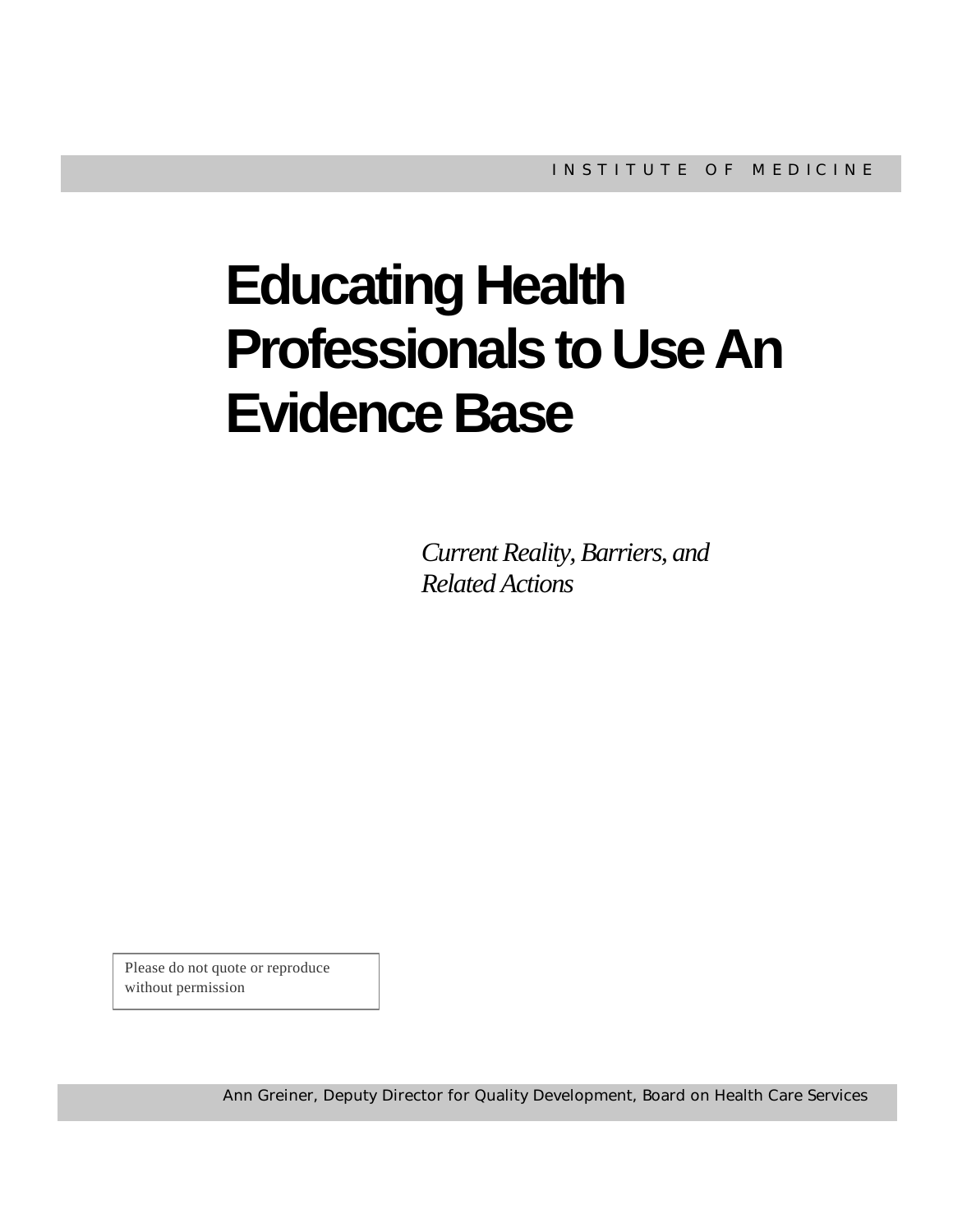#### **Introduction**

In March 2001, the IOM released *Crossing the Quality Chasm*. The report emphasized that health care today harms too frequently and routinely fails to deliver its potential benefits. In short, "between the health care we have and the care we could have lies not just a gap, but a chasm." The report shows that during the last decade alone, more than 70 publications in leading peer-reviewed journals have documented serious quality shortcomings (2001).

There are a number of changes affecting health care delivery, including a shift from acute to chronic care, the need to integrate a continually expanding evidence base and technological innovations, more clinical practice occurring in teams, complex delivery arrangements, and changing patient–clinician relationships (2001).

In response to the changes underway, the health care workforce needs to be adequately prepared. Responding to the changing needs of the populations and making use of new knowledge requires that health professionals develop new skills or assume new roles.

At the same time, there is a need to modify the ways in which health professionals are accredited and regulated. Scope-of-practice acts and other workforce regulations need to allow for innovation in the use of all types of clinicians to meet patient needs in the most effective and efficient way possible. It also requires that training and ongoing licensure and certification reflect the need for lifelong learning and evaluation of comp etencies (2001).

The *Chasm* report calls for a major overhaul of the health care system. In the report's chapter *Preparing the Workforce*, there is an outline of the types of new or enhanced skills required by health professionals to function in this changing environment. These skills can be grouped under five main topical headings: patient-centered care, evidence-based practice, informatics, interdisciplinary teams, and quality improvement. The following outlines some of the basic skills required in each topic area (2001).

- ?? *Informatics -* Communicate, manage knowledge, and support decision making using information technology.
- ?? *Interdisciplinary Teams -* Cooperate, coordinate, communicate, and standardize care in teams to make care more patient-centered, continuous, and reliable.
- ?? *Evidence-Based Practice -* Integrate best research with clinical expertise and patient values.
- ?? *Patient-Centered Care*  Inform and involve patients and their families in medical decision making and self management; coordinate and integrate care; provide physical comfort and emotional support; understand patients' concepts of illness and their cultural beliefs; understand and apply principles of disease prevention and behavioral change appropriate for diverse populations.
- ?? *Quality Improvement* Continually understand and measure quality of care in terms of structure, process, and outcomes; design and test interventions to change processes and systems of care with the objective of improving quality; identify errors and hazards in care; and understand and implement basic safety design principles, such as standardization and simplification.

As the *Chasm* report outlined, there have been many prior examinations of clinical education, particularly medical education. The striking feature of these reform efforts is their similarity in the problems identified and proposed solutions (Christakis, 1995) (Enarson and Burg, 1992). As the *Chasm* report stated with respect to medical education:

Christakis (1995) reviewed 19 reports and found eight objectives of reform among them: serve changing public interest, address physician workforce needs, cope with burgeoning knowledge, foster generalism and decrease fragmentation, apply new educational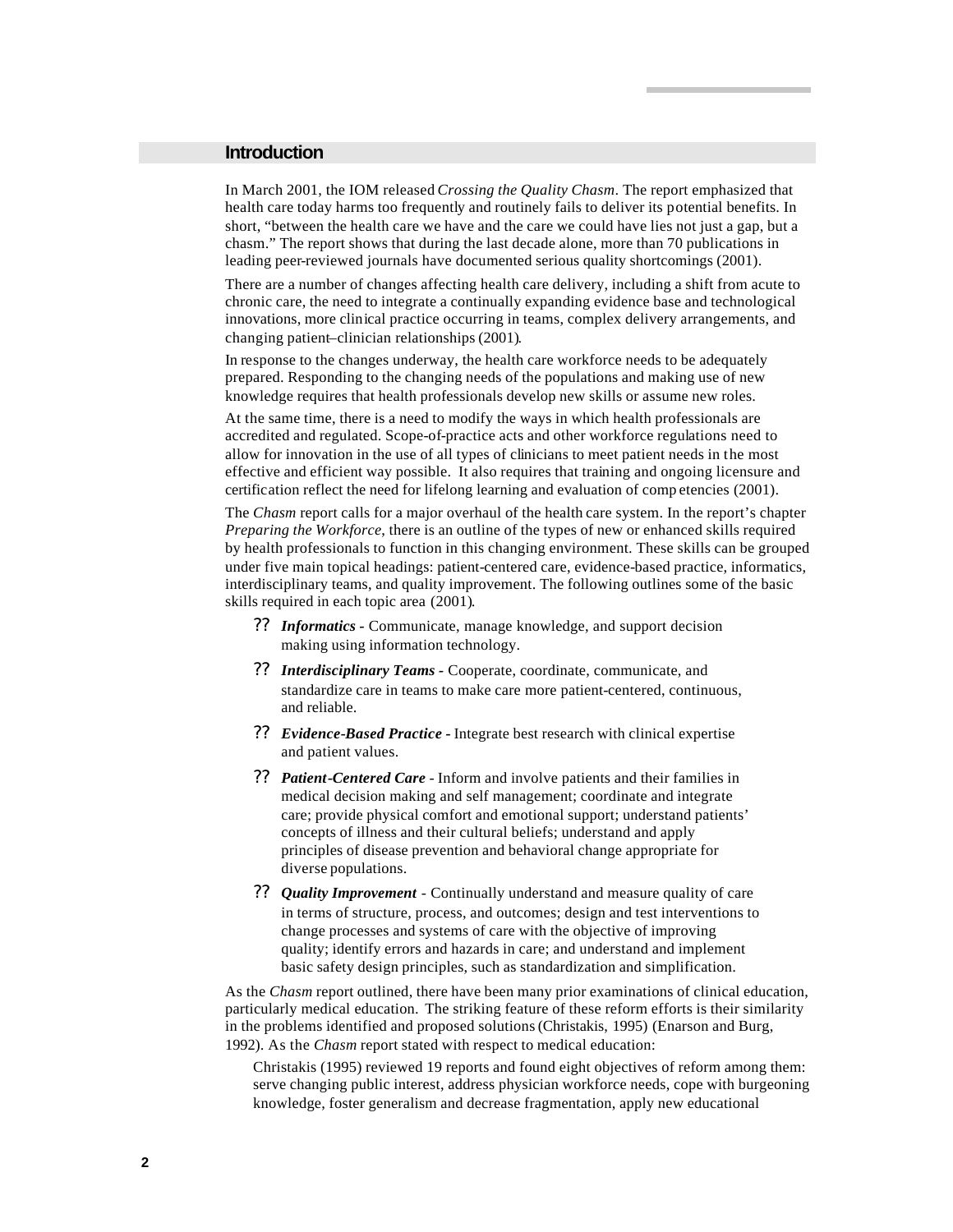methods, address the changing nature of illness, address the changing nature of practice, and improve the quality and standards of education.

Despite the changes that have been made, the fundamental approach to clinical education has not changed since 1910 (2001).

The IOM Health Professions Summit hopes to build upon earlier reform efforts by bringing together a multidisciplinary group of leaders to develop concrete strategies and action steps that they will take over the next 1-3 years. It is hoped that the combination of dramatic changes underway and anticipated in the health system, as well as the breath and scope of quality problems that exist will serve to motivate these leaders to move beyond professional and organizational turf issues and together create meaningful and realistic next steps for reform of health professions education. This summit starts with participants working on one of the five topic areas outlined above.

The following explores the existing evidence-base related to education of health professionals in evidence-based practice, the educational and regulatory barriers to integrating this topic area in the academic and continuing education settings, proposed actions for overcoming these barriers, and model schools or educational programs offering curricula in this topic area. Embedded in this paper are questions that will serve to initiate the development of strategies for reform of health professions education.

## **Definition and Vision of Evidence-Based Practice**

At the most basic level, evidence-based practice is the integration of best research with clinical expertise, patient values and available resources (Institute of Medicine, 2001) (Ciliska D.K. et al., 2001).

More specific definitions include a focus on life long, self-directed learning in which caring for individual patients or groups of patients "creates the need for clin ically important information about diagnosis, prognosis, therapy, and other clinical and health issues…requiring a bottom up approach that integrates the best external evidence with individual clinical expertise and patient choice (Etminan et al., 1998) (Ingersoll, 2000)(Wolf, 2000)."

The definition of evidence has become broader over time and there does not appear to be a consensus across the professions. The definition includes evidence that can be quantified, such as randomized controlled trials, evidence based on qualitative research and evidence derived from the practice knowledge of experts, including inductive reasoning (Guyatt et al., 2000) (Higgs et al., 2001). Some argue that clinicians must think in terms of hierarchies of evidence and always seek the highest degree of available evidence to inform their practices. The patient's values and circumstances ––including financial resources and social supports –– also must be considered as part and parcel of an evidence-based practice. Patients may pursue alternative therapies that have a limited evidence base; then again, for many traditional therapies there is little to no evidence (Guyatt et al., 2000) (Jennings and Loan, 2001).

In the ideal system of the future, the knowledge base about effective care and its use in health care settings will constantly expand through improved methods of accessing, summarizing, and evaluating information and making it available at the point of care for the patient (Institute of Medicine, 2001). Integrating research about the effectiveness of health care interventions into practice can minimize quality problems associated with underuse, overuse, and misuse (Walshe and Rundall, 2001).

## **Evidence-Based Practice in the Practice Environment**

Although the notion of evidence-based practice is not new, there has been a concerted effort, with the support of information technology, to diffuse evidence-based practice over the last decade, beginning with medicine and moving to other professions. (Walshe and Rundall, 2001).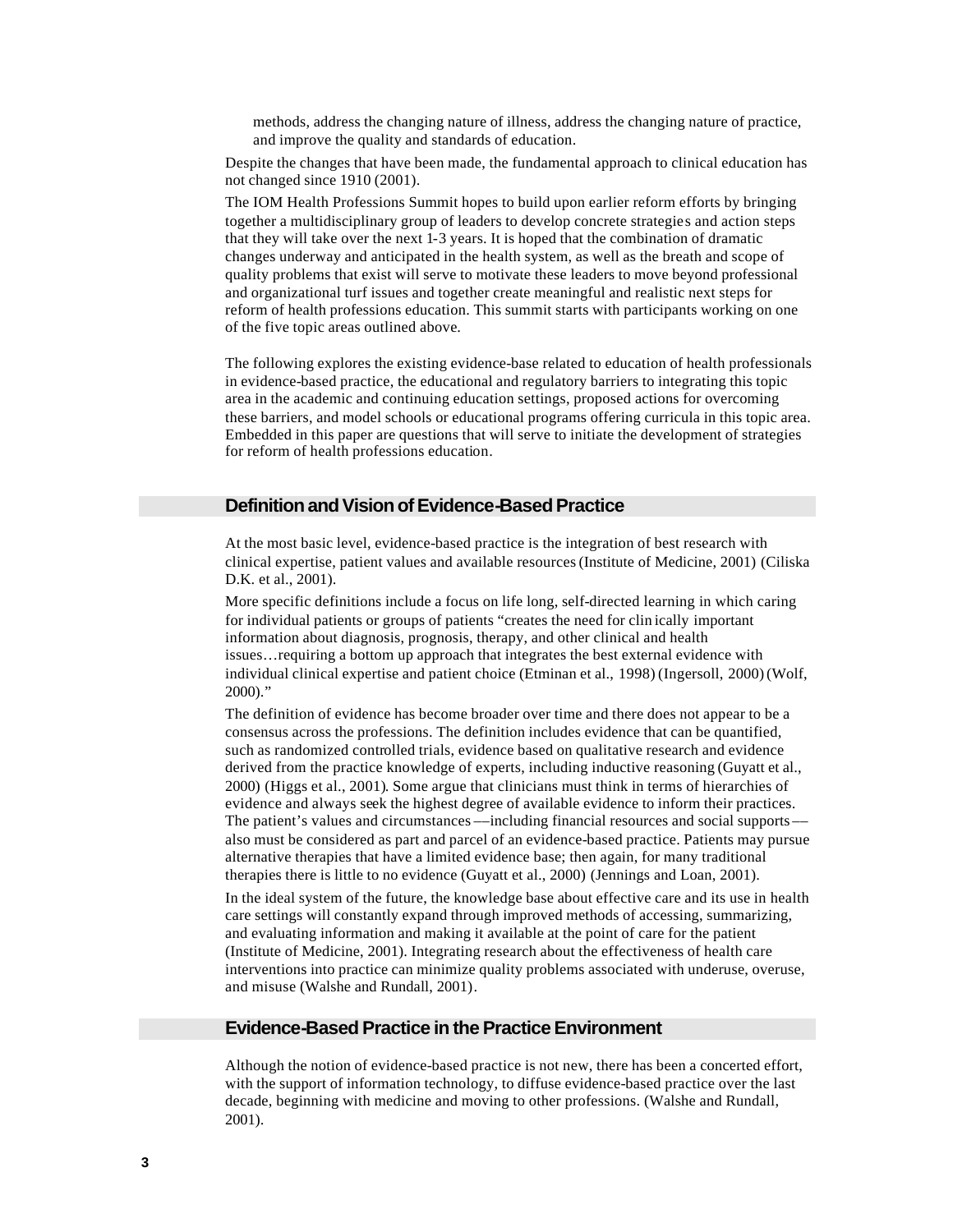Considerable progress has been made on identifying and disseminating research findings about effective clinical practice including: journals that summarize primary research; development by the Agency for Healthcare Research and Quality (AHRQ) of a national clearinghouse for clinical guidelines; AHRQ's launch of evidence-based practice centers to produce and disseminate evidence reports and technology assessments; the National Institute of Health's (NIH) Consensus Development Program (National Institute of Health, 2002); and development of secondary databases of relevant research (e.g., Cochrane Collaboration) (Walshe and Rundall, 2001).

Most of the evidence in such databases relates to medical interventions and various other groups are working to identify and disseminate evidence related to their professions and to integrate evidence across the professions (Etminan et al., 1998) (Lang, 1999). With respect to nurses, this gap may be, in part, because the data of concern is largely not captured in clinical and administrative data systems and so cannot be retrieved for further study (Lang, 1999). In response, nursing leaders advocate for a focus on identifying and standardizing nursing evidence and combining it with medical evidence in order to achieve the best possible outcome for patients (Zielstorff, 1998)(Denehy, 1998) (Lang, 1999). A minority question if evidence-based practice has more limited applicability to nursing, arguing that "the evidence that informs technique and procedure does not provide knowledge about the essence of nursing practice—caring for human beings as they experience personal health situations (Mitchell, 1999)."

Clinicians are looking for help in evaluating the quality of studies and in identifying studies with direct implications for patient outcomes. Critical appraisals are becoming increasingly popular as a way to filter out studies that do not meet validity criteria (Woolf, 2000). Other resources, such as *The Journal of Family Practice,* filter out studies that are not only valid but also relevant. Of over 8,000 original research articles potentially relevant to primary care physicians identified over a 6-month period, this journal designated only 211 (2.6%) as Patient Oriented Evidence that Matters – or POEMs (Ebell et al., 1999).

While there is evidence that dissemination of effectiveness research has improved patient outcomes in discrete venues, such as treatment of low-back pain, acute myocardial infarction, and other conditions (Goldberg et al., 2001) (Mehta et al., 2002), there is little evidence to suggest that effectiveness research has had a large effect on overall clinical practice, and the evidence that does exist is somewhat equivocal (Walshe and Rundall, 2001). Studies in the United Kingdom suggest that evidence-based practice has "changed the tenor and content of local decision making and has helped to bring about important changes in practice (Walshe and Rundall, 2001)." Wolf concludes that "translating evidence into practice can be more difficult than generating evidence," and that it takes more than having access to information to change practice (Wolf, 2000).

Specific skills that evidence-based practice requires include the ability to: formulate clinical questions and search for evidence-based answers (reflecting discipline-specific and interdisciplinary accountabilities); appraise reviews; and decide when and how to incorporate new findings into practice (Rosswurm and Larrabee, 1999) (Grad et al., 2001). Problem-based learning can facilitate development of critical appraisal skills and collaboration between researchers and practitioners within and among disciplines can enhance the diffusion of evidence-based practice innovations (Rosswurm and Larrabee, 1999) (Lusardi et al., 2002).

## **State of Education in Evidence-Based Practice**

Across the professions, the availability of evidence-based practice curricula varies as do accreditation related requirements. The Accreditation Council for Graduate Medical Education (ACGME) requires "medical knowledge" as one of its six core competencies–– defined as established and evolving biomedical, clinical and cognate sciences and the application of this knowledge to patient care––without being prescriptive as to how this competency is obtained (ACGME, 2002). The National League for Nursing Accreditation Commission (NLNAC, 2002) requires that nurses develop critical thinking skills; the Commission on Collegiate Nursing Education standards do not appear to speak to evidence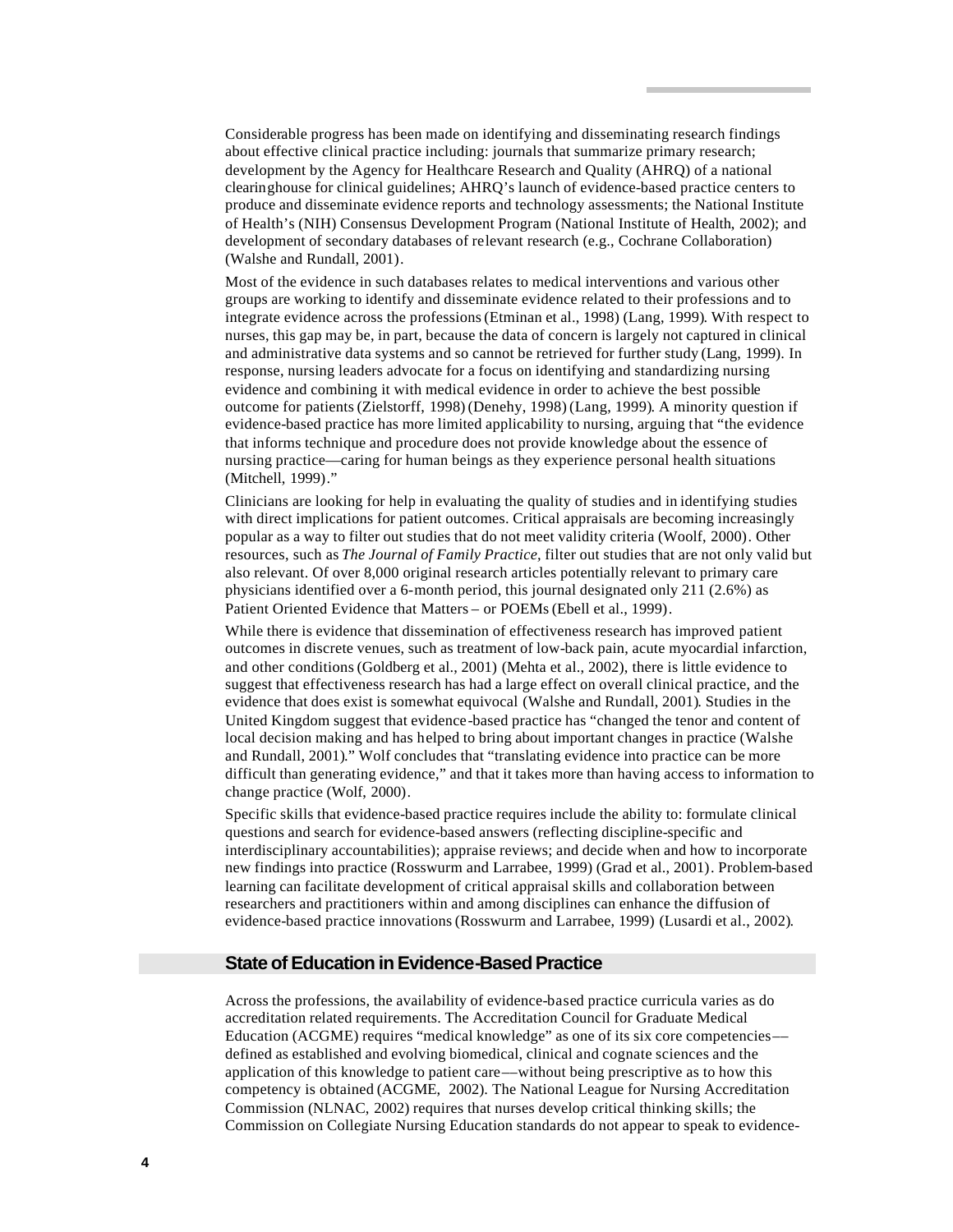based practice directly. One of the American Council on Pharmaceutical Education's (ACPE) 18 required competencies relate directly to evidence-based practice, namely retrieving, evaluating, and managing professional information and literature (Hobbs, 2002).

Most medical schools are teaching evidence-based practice skills. A 1999 Association of Academic Medical Centers (AAMC) survey found that 88 percent of medical schools were teaching evidence-based medicine skills, with over three quarters of 1999 graduates saying that they thought the amount of time devoted to such instruction was adequate. However, more than a quarter of these graduates reported feeling unprepared to interpret clinical data, research, literature reviews, and critiques (AAMC , 1999). A national survey of internal medicine residency programs found that 37 % of them had a freestanding evidence-based practice curriculum. Of those, 78% focused on critical appraisal skills, 53% on searching for evidence, 44% on posing focused questions, and 35% on applying evidence in decision making. Less than two-thirds of all internal medicine programs provided on-site electronic information and less than half provided site-specific faculty development in evidence-based practice skills (Green, 2000).

In the pharmacy arena, most programs that grant doctor of pharmacy degrees required coursework in research methodology, statistics, drug information, and literature evaluation, with research methodology required least often. Only 12.9% required an extensive project with data collection, analysis, and write-up (Murphy et al., 1999). A focused, short-term effort to teach evidence-based decision making skills to faculty in allied health programs for use in their curricula was perceived as effective (Forrest and Miller, 2001). The extent of such curricula in allied health and nursing is unknown.

How effective is the teaching of evidence-based practice skills? A study that reviewed articles from 1966 to 1995 about teaching critical appraisal skills in medical school found that such instruction can enhance knowledge of epidemiology in undergraduate programs but not necessarily at the residency level (Norman and Shannon, 1998). A more recent article examining 10 controlled studies cautiously found, though the studies were not that rigorous, that both medical students and residents had an enhanced knowledge of epidemiology and biostatistics and a better ability to assess medical literature after receiving training in critical appraisal skills. The study did not assess how well that knowledge translated into practice (Taylor et al., 2000).

More recently, efforts have been made to develop tools to measure the effectiveness of evidence-based teaching. One such tool––tested by health professionals with a range of evidence-based practice experience––was found to be a satisfactory way to evaluate the effectiveness of evidence-based practice teaching (Taylor et al., 2001). Another tool was found to be effective in both assessing the skills associated with evidence-based practice and evaluating the ability of the student to apply evidence in managing a common clinical problem (Bradley and Humphris, 1999).

## **Overall Barriers to Achieving this Vision**

## **Rapidly Growing Resource Base**

The evidence base is growing at a rapid rate, which results in a significant commitment of both time and money to develop and update meta-analyses. Some studies show, however, that the benefits of updating meta-analyses outstrip the costs (Wolf, 2000) (Walshe and Rundall, 2001).

#### **Integrating Evidence into Practice**

Clinicians do not have easy access to timely, relevant evidence-based information. Where it exists, they are challenged to integrate it into their practice––given time constraints, external demands and demands of their work environments, including the complexity of large health care organizations (Guyatt, 1992) (Larme and Pugh, 2001) (Walshe and Rundall, 2001).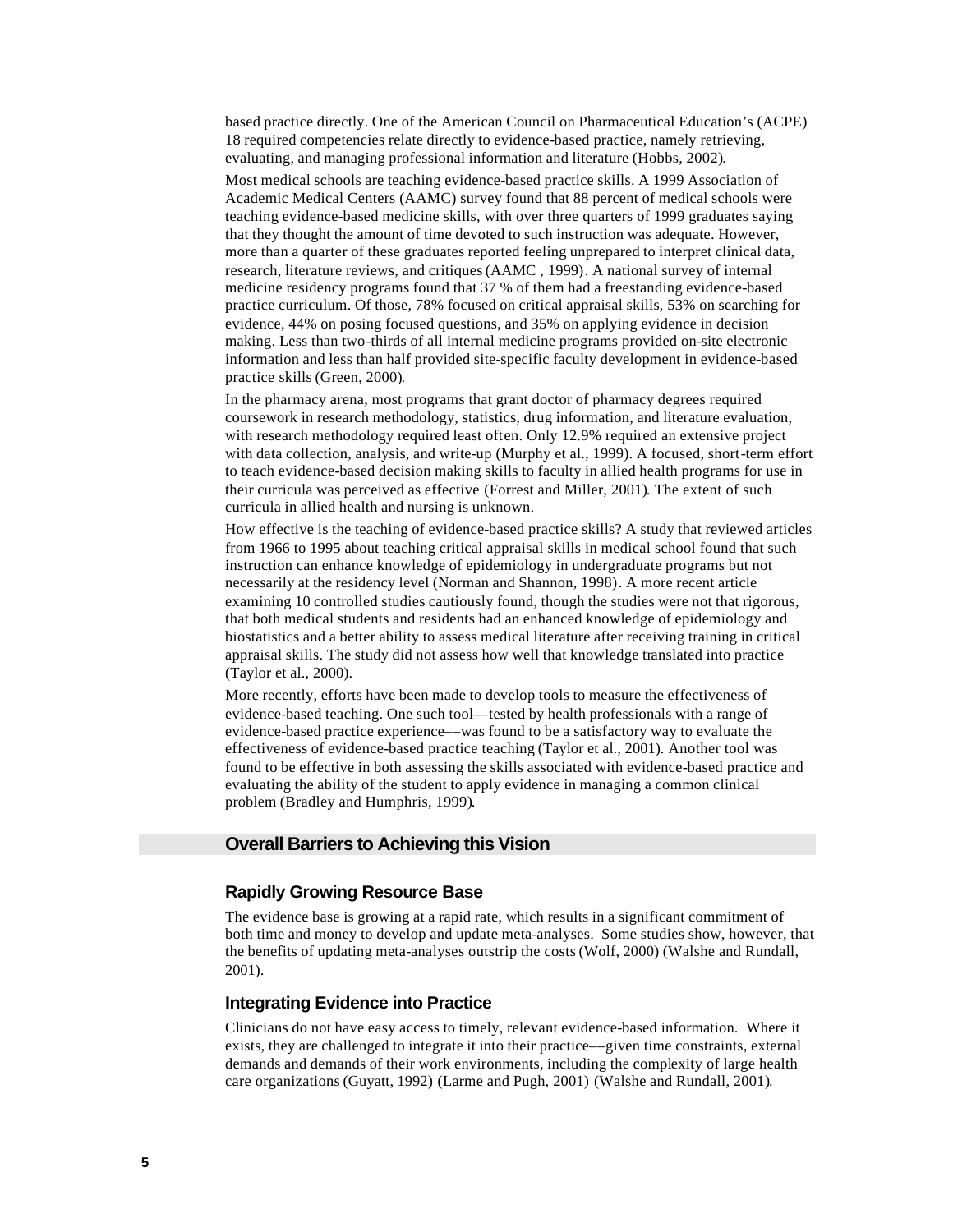#### **Costs and Other Issues**

There are significant costs and technical challenges to developing clinical decision support systems that support evidence-based practice. This is compounded by the invisibility of nursing's contributions, which largely are not captured in computerized records and clinical and administrative databases (Lang, 1999).

## **Lack of Authority**

Nurses and other health professionals may not always have the authority to change practice within an organization, based on evidence (Parahoo, 2000).

### **Legal Issues**

Evidence-based practice may be used selectively to define medical necessity and appropriateness in court or other venues. This has the potential to undermine support for evidence-based practice among clinicians and managers.

#### **Educational Barriers to Achieving this Vision**

## **Unenthusiastic Faculty**

Many faculty are unenthusiastic about modifying teaching to further evidence-based practice. With respect to the training of physicians, there also are limited residency programs and attendings that teach and reinforce evidence-based practice (Guyatt, 1992).

#### **Unprepared Students**

Many students start with elementary critical appraisal skills. Studies show that these students are intimidated or do not feel they have the time to learn what they need to know in order to become proficient in evidence-based practice (Guyatt, 1992) (Ciliska D.K. et al., 2001).

### **Limited Resources**

Training settings are hard pressed to invest in the information technology that can enable students to gain experience in evidence-based practice.

### **Myths and Misconceptions**

There are many misperceptions about evidence-based practice across the professions, including that the approach ignores clinical experience and instinct, as well as standard aspects of clinical care (Guyatt, 1992). There also is concern that evidence-based practice will slow innovation and is too reliant on quantitative research methods (Walshe and Rundall, 2001).

## **No evidence**

When environments start focusing on evidence-based practice, there are challenges in also preparing students to make decisions when there is little evidence to guide them, e.g., where does the burden of proof lie––therapies are considered useful until proven otherwise or useless until proven effective (Welch, 2000)?

#### **Proposed Actions Needed to Overcome Barriers**

## **Conduct and Disseminate Research**

Studies could be commissioned––and broadly disseminated––that focus on the effectiveness of evidence-based practice on patient care. One researcher notes that the best way to communicate the effectiveness of evidence-based care is in terms of relative risk reduction to educators and practitioners (Wolf, 2000).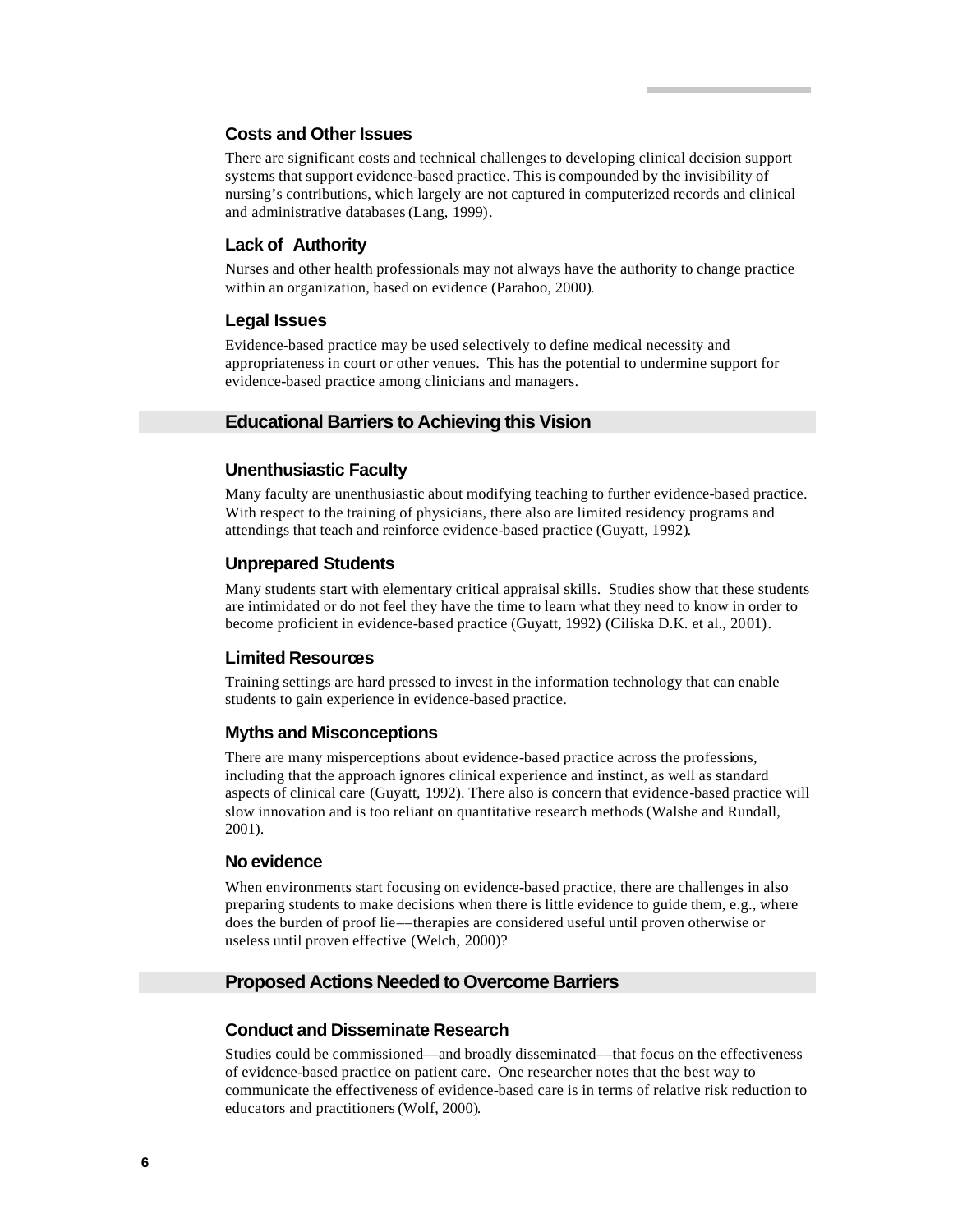## **Bring Faculty Along**

Teach faculty the necessary evidence-based practice skills and reward them for modeling an evidence-based approach in classroom and training settings.

## **Address Disciplinary Differences**

Educators should not only understand the differences in how evidence-based practice is conceived across the disciplines but consider what this means for education and practice.

## **Reform Accreditation**

Many, although not all, accrediting organizations include evidence-based practice as a core competency. In addition to considering what evidence-based practice skills mean for curricula, they should consider the implications for training environments, e.g., require that such environments include use of practice guidelines and evidence-based decision support systems.

## **Innovative Continuing Education/Schools in Evidence-Based Practice**

The following were identified in the literature or through Web searches. This is not an exhaustive list––it is largely made up of programs that took the time to document, evaluate, and publish their efforts.

| Baystate Medical Center, Springfield, MA The nursing division developed a<br>pragmatic definition of evidence-based practice, outlined steps to<br>institutionalize evidence as a routine part of nursing practice and has<br>examples of where the approach has worked (Stetler et al., 1998).                                                                                                                                                                                                                                                                                                                                                             |
|-------------------------------------------------------------------------------------------------------------------------------------------------------------------------------------------------------------------------------------------------------------------------------------------------------------------------------------------------------------------------------------------------------------------------------------------------------------------------------------------------------------------------------------------------------------------------------------------------------------------------------------------------------------|
| Boston University Medical School, Boston MA. Instituted a mini evidence-<br>based practice course for third-year medical students and compared outcomes<br>for those students against a control group. Researchers found that evidence-<br>based practice had a positive impact on student skills and attitudes (Ghali et<br>al., 2000).                                                                                                                                                                                                                                                                                                                    |
| Cook County Hospital and Rush Medical College, Chicago, Ill. Instituted an<br>evidence-based medicine course for first-year internal medicine residents<br>taught by senior faculty and chief residents. A comparison of these students<br>with a control group found that the structured educational intervention over a<br>seven-week period produced substantial and durable improvements in<br>residents' cognitive and technical evidence-based practice skills (Smith et al.,<br>2000).                                                                                                                                                               |
| Department of Family Practice, Michigan State University, MI. Introduced a<br>nine-session evidence-based practice curriculum at six community campuses<br>for third year students in family medicine. An evaluation of the curriculum<br>compared students who went through it to a control group and found that<br>those who were trained reported higher levels of confidence in critical<br>appraisal and research skills. The evaluation also found that the students<br>appreciated the training more after one year of residency than at graduation,<br>however, there was no change in research activity among residents (Wadland<br>et al., 1999). |
| Department of Obstetrics, Gynecology and Reproductive Sciences, University<br>of California, San Francisco, CA. Initiated a series of student seminars that<br>foster critical reading of the literature, coupled with evidence-based ward<br>rounds. During the rotation, each student formally reviews one topic in<br>women's health using the U.S. Preventive Services Task Force rating system.<br>Although there was no quantitative assessment of this approach, student<br>feedback was enthusiastic (Grimes et al., 1998).                                                                                                                         |
| Faculty Development Institute Focused on Evidence-Based Practice in Allied                                                                                                                                                                                                                                                                                                                                                                                                                                                                                                                                                                                  |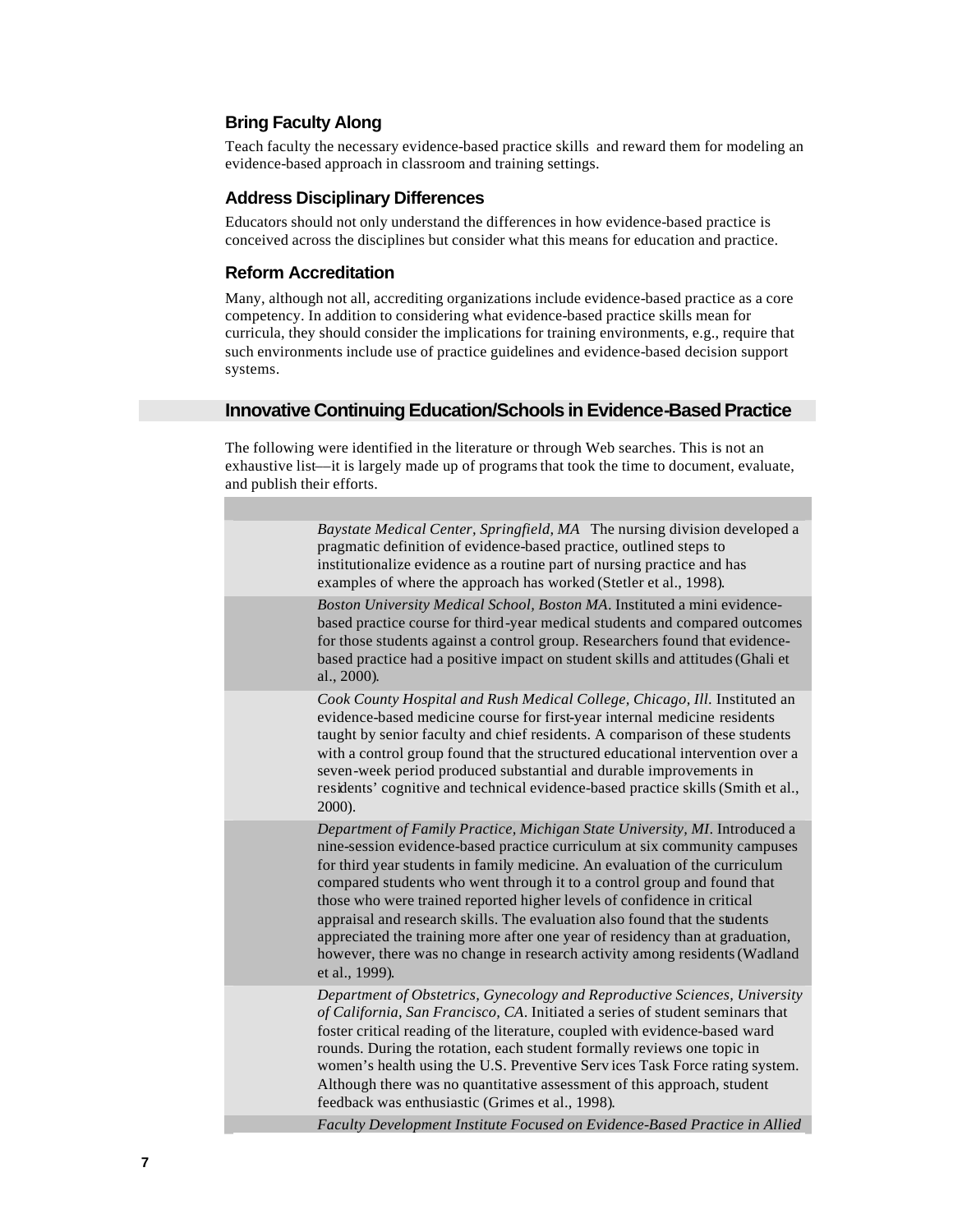| Health A national four-day Faculty Development Institute (FDI) program for<br>dental hygiene, occupational therapy, and physical therapy faculty that<br>assessed evidence-based practice knowledge, skills, and teaching strategies in<br>advance, taught skills on-site and followed up with respect to curriculum<br>integration. A survey of participants showed a statistically significant increase<br>in knowledge, and 100% agreed or strongly agreed that they were prepared to<br>integrate evidence-based decision making into their courses. (Forrest and<br>Miller, 2001) |
|----------------------------------------------------------------------------------------------------------------------------------------------------------------------------------------------------------------------------------------------------------------------------------------------------------------------------------------------------------------------------------------------------------------------------------------------------------------------------------------------------------------------------------------------------------------------------------------|
| Hartford Hospital, Department of Nursing and University of Connecticut,<br>School of Nursing, Harford, CT. Health care and academic organizations<br>collaborated to support evidence-based nursing practice with an annual<br>research utilization conference, a series of research roundtables, talks with<br>nurse authors, and a website. The collaboration was set up with the hope of<br>encouraging more rapid dissemination of research findings into practice,<br>enriching nursing practice, and ultimately improving patient outcomes<br>(Caramanica L. et al., 2002)       |
| McMaster University Health Sciences Center, Ontario CN. In the early<br>1990s, McMaster instituted an evidence-based curriculum in medical<br>residency, focused particularly in internal medicine. A comparison of random<br>samples of McMaster graduates and those from a traditional school found that<br>the McMaster graduates were more knowledgeable about hypertension<br>guidelines, suggesting that evidence-based curricula may help graduates stay<br>up to date (Guyatt, 1992) (Norman and Shannon, 1998).                                                               |
| School of Medicine, West Virginia University, WVA. Launched evidence-<br>based medicine journal clubs, which got high marks from faculty members<br>and residents, with more mixed evaluations from students. Residents and<br>faculty rated the evidence-based practice sessions more favorably than grand<br>rounds or the resident lecture series. Those further along in their education                                                                                                                                                                                           |

may gain more from the experience than students (Elnicki et al., 1999).

# **Summit Questions**

On day one of the summit, participants will work in small, interdisciplinary working groups in drafting strategies around one of five topics––evidence-based practice, quality improvement, informatics, interdisciplinary teams, patient-centered care.

Based on the review of the literature, the IOM committee members have suggested that the following questions are the most important to be addressed for the evidence-based practice group. If you think there are other important questions around this topic to address, you'll have an opportunity to refine or add to this list before the small group work begins.

Please consider the following:

- ?? What strategies could be used so that academic and lifelong learning across the health professions includes the building of competencies in evidencebased practice, e.g., critical appraisal?
- ?? What strategies could be used to overcome myths related to evidence-based practice so that there is more acceptance of this approach to care delivery in education environments across all the health professions?
- ?? What strategies could be used so that the evidence bases of the various professions could be linked?
- ?? What strategies could be used to promote the evaluation and testing of evidence-based practice across the professions?
- ?? What strategies might be used so that faculty are better prepared to teach skills related to evidence-based practice?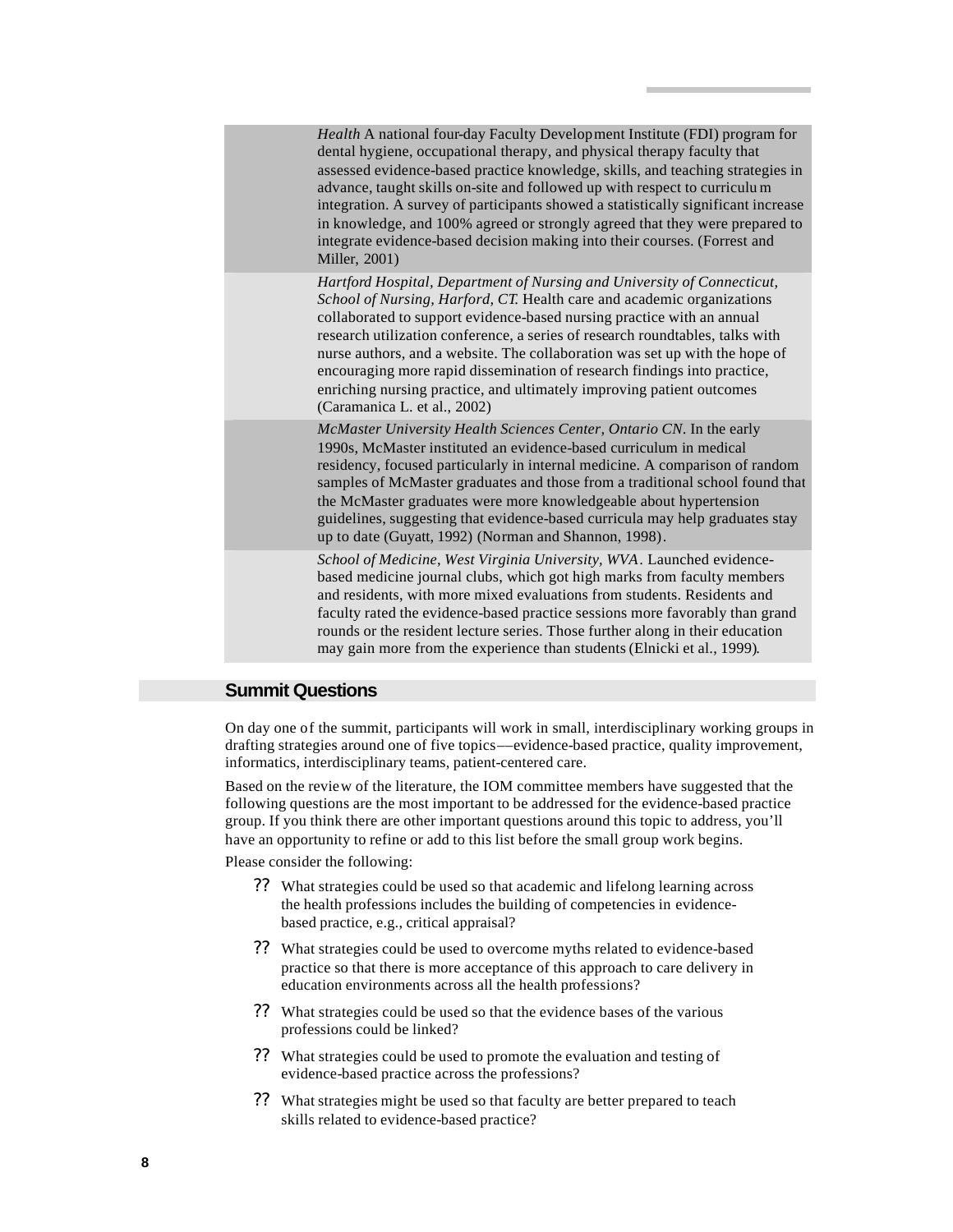#### **References**

AAMC. 1999. *Evidence Based Medicine Instruction* . Vol 2, No.3 edition Washington, DC: AAMC. ACGME. 2002. "ACGME Home page." Online. Available at www.acgme.org [accessed May 31, 2002]. Bradley, P., and G. Humphris. 1999. Assessing the ability of medical students to apply evidence in practice: the potential of the OSCE. *Medical Education November* 33(11):815-17.

Caramanica L., Maljanian R., McDonald D., Taylor SK., MacRae JB., and Beland DK. 2002. Evidencebased Nursing Practice, Part 1: A hospital and university collaborative. *Journal of Nursing Administration January* 32(1):27-30.

- Christakis, NA. 1995. The similarity and frequency of proposals to reform US medical education: Constant concerns. *JAMA* 274(9):706-711.
- Ciliska D.K., Pinelli J., DiCenso A., and Cullum N. 2001. Resources to enhance evidence-based nursing practice. *AACN Clinical Issues: Advanced Practice in Acute & Critical Care* 12(4):520-528.
- Denehy, J. 1998. Integrating nursing outcomes classification in nursing education. *J Nurs Care Qual* 12(5):73-84.
- Ebell, M. H., H. C. Barry, D. C. Slawson, and A. F. Shaughnessy. 1999 . Finding POEMs in the medical literature. *J Fam Pract* 48(5):350-355.
- Elnicki, D. M., A. K. Halperin, W. T. Shockcor, and S. C. Aronoff. 1999. Multidisciplinary evidence-based medicine journal clubs: curriculum design and participants' reactions. *Am J Med Sci* 317(4):243-6.
- Etminan, M., J. M. Wright, and B. C. Carleton. 1998. Evidence-based pharmacotherapy: review of basic concepts and applications in clinical practice. *Ann Pharmacother* 32(11):1193-200.
- Forrest, J. L., and S. A. Miller. 2001. Integrating evidence-based decision making into allied health curricula. *J Allied Health* 30(4):215-22.
- Ghali, W. A., R. Saitz, A. H. Eskew, M. Gupta, H. Quan, and W. Y. Hershman. 2000. Successful teaching in evidence-based medicine. *Med Educ* 34(1):18-22.
- Goldberg, H. I., R. A. Deyo, V. M. Taylor, A. D. Cheadle, D. A. Conrad, J. D. Loeser, P. J. Heagerty, and P. Diehr. 2001. Can evidence change the rate of back surgery? A randomized trial of communitybased education. *Eff Clin Pract* 4(3):95-104.
- Grad, R., A. C. Macaulay, and M. Warner. 2001. Teaching evidence-based medical care: description and evaluation. *Fam Med* 33(8):602-6.
- Green, M. L. 2000. Evidence-based medicine training in internal medicine residency programs a national survey. *J Gen Intern Med* 15(2):129-33.
- Grimes, D. A., J. A. Bachicha, and L. A. Learman. 1998. Teaching critical appraisal to medical students in obstetrics and gynecology. *Obstet Gynecol* 92(5):877-82.
- Guyatt, G.H. 1992. Evidence-based medicine. A new approach to teaching the practice of medicine. Evidence-Based Medicine Working Group. *JAMA* 268(17):2420-5.
- Guyatt, G. H., R. B. Haynes, R. Z. Jaeschke, D. J. Cook, L. Green, C. D. Naylor, M. Wilson, and W. S. Richardson. 2000. User's Guide to the Medical Literature: XXV. Evidence-based medicine: principles for applying the user's guides to patient care. *JAMA* :1290-1296.
- Higgs, J., A. Burn, and M. Jones. 2001. Integrating clinical reasoning and evidence-based practice. *AACN Clin Issues* 12(4):482-90.
- Hobbs, S. D. 2002. Measuring Nurses' Computer Competency: An analysis of published instruments. *CIN: Computers, Informatics, Nursing March/April* 20(2):63-73.
- Ingersoll, G. 2000. Evidence-Based Nursing: What it is and what it isn't. *Nurs Outlook* 48:151-2.
- Institute of Medicine. 2001. *Crossing the Quality Chasm: A New Health System for the 21st Century*. Washignton, DC: National Academy Press
- Jennings, B. M., and L. A. Loan. 2001. Misconceptions among nurses about evidence-based practice. *J Nurs Scholarsh* 33(2):121-7.
- Lang, N. M. 1999. Discipline-based approaches to evidence-based practice: a view from nursing. *Jt Comm J Qual Improv* 25(10):539-44.
- Larme, A. C., and J. A. Pugh. 2001. Evidence-based guidelines meet the real world: the case of diabetes care. *Diabetes Care* 24(10):1728-33.
- Lusardi, M. M., P. K. Levangie, and B. D. Fein. 2002. A problem-based learning approach to facilitate evidence-based practice in entry-level health professional education. *JPO Journal of Prosthetics & Orthotics June* 14(2):40-50.
- Mehta, R. H., C. K. Montoye, M. Gallogly, P. Baker, A. Blount, J. Faul, C. Roychoudhury, S. Borzak, S. Fox, M. Franklin, M. Freundl, E. Kline-Rogers, T. LaLonde, M. Orza, R. Parrish, M. Satwicz, M.